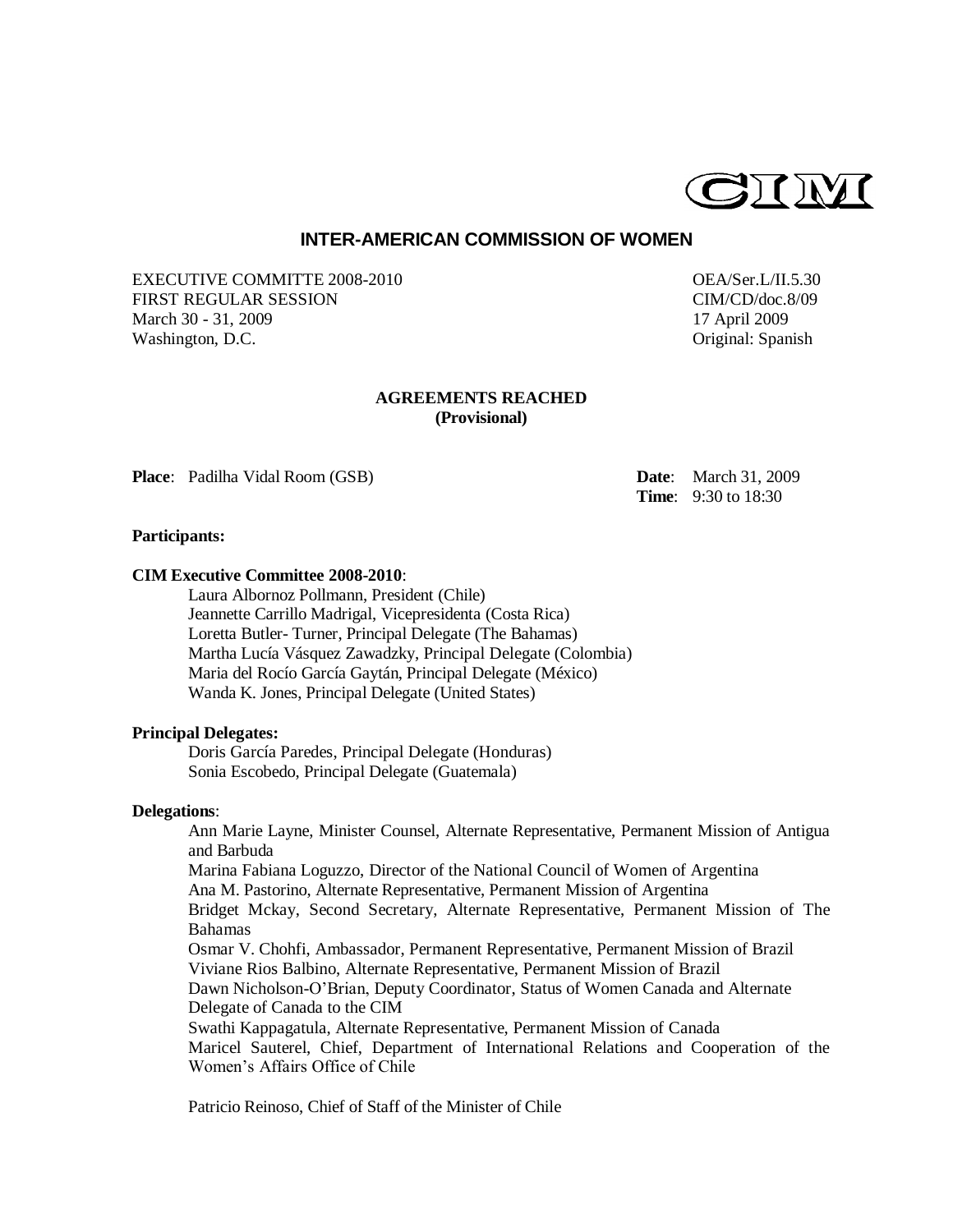Pedro Oyarce, Ambassador, Permanent Representative, Permanent Mission of Chile Pamela Albornoz, Alternate Representative, Permanent Mission of Chile Luis Petit-Laurent, Alternate Representative, Permanent Mission of Chile Sandra Mikan, Alternate Representative, Permanent Mission of Colombia Karen Leiva, Head of International Relations and International Cooperation of INAMU Maritza Chan Valverde, Alternate Representative, Permanent Mission of Costa Rica Margarita Riva-Geoghegan, Alternate Representative, Permanent Mission of the United States Melissa Kopodow, Alternate Representative, Permanent Mission of the United States Gianni Paz, Alternate Representative, Permanent Mission of the United States Elsa Samayoa de González, Alternate Representative, Permanent Mission of Guatemala Patricia Wohlers Erchiga, Assistant Director General for International Affairs of INMUJERES Héctor Ortega, Alternate Representative, Permanent Mission of Mexico Carlos Roberto Vargas Cisneros, Director of Promotion and Image of INMUJERES Julieta Blandón, Alternate Representative, Permanent Mission of Nicaragua Resires Vargas, Alternate Representative, Permanent Mission of Panamá Milton Ruiz, Alternate Representative, Permanent Mission of Panamá Rafael Donado, Alternate Representative, Permanent Mission of Panamá Giancarlo Galvez, Alternate Representative, Permanent Mission of Perú Alejandrina Germán, Secretaria de Estado de la Mujer, República Dominicana Jacqueline Lora, Director of International Cooperation, Secretariat for Women's Affairs of Dominican Republic Dayana Ureña, Alternate Representative, Permanent Mission of Dominican Republic Paul Byam, Counsel, Alternate Representative, Permanent Mission of Trinidad and Tobago María del Luján Flores, Ambassador, Permanent Representative, Permanent Mission of Uruguay Graziella Reyes de Prieto, Alternate Representative, Permanent Mission of Uruguay

Tereza Arreaza, Alternate Representative, Permanent Mission of Venezuela

# **Permanent Observers**

Marie-France Pagnier, Ambassador, Permanent Observer, Permanent Observer Mission of France

## **Invited Speakers**

David Morris, Director of the Summit Secretariat (OAS) Alfonso Quiñonez, Executive Secretary for Integral Development (OAS) Francisco Pilotti, Director, Department of Social Development and Employment (OAS) Hilda Morales, Alternate Coordinator of the CEVI Santiago Canton, Executive Secretary, Inter-American Commission on Human Rights (OAS) Jaqueline Mazza, Expert, Inter-American Development Bank (IAB) Claudia Piras, Expert, Inter-American Development Bank (IAB)

# **CIM Permanent Secretariat**:

Mercedes L. Kremenetzky, Executive Secretary, a.i.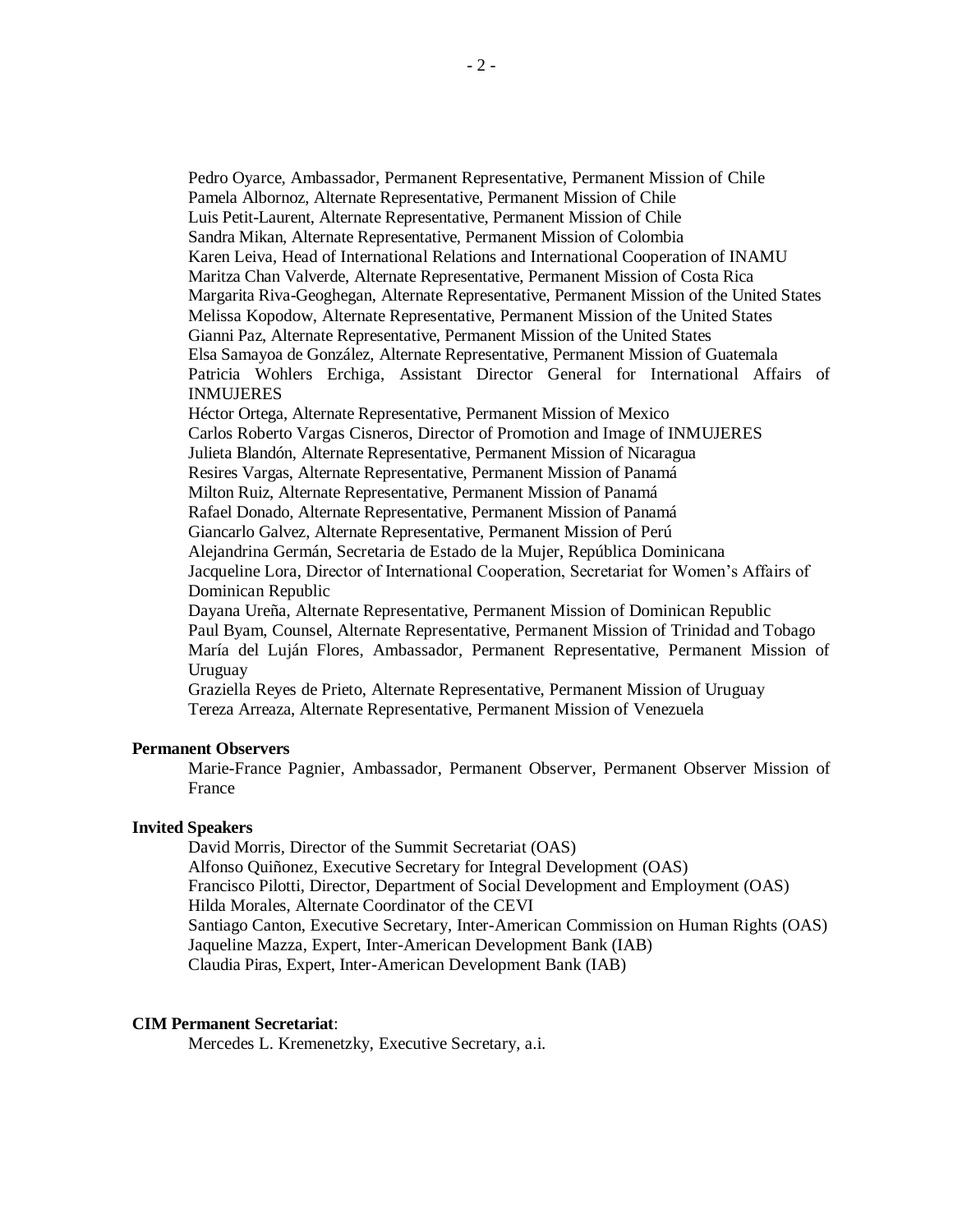#### **AGREEMENTS**

- **Agreement 1.** To request the President to forward a note expressing condolences to the people and Government of Guyana for the loss of their former President Janet Jagan.
- **Agreement 2.** To request the Executive Secretary a.i. to strengthen dialogue, information exchange on matters of common interest, and cooperation with the Gender Unit of the Economic Commission for Latin America and the Caribbean (ECLAC).
- **Agreement 3.** To request the President to:
	- a. Request the Chair of the Summit Implementation Review Group (SIRG), Ambassador Luis Alberto Rodríguez, to move the gender-related paragraphs of the Draft Declaration of Commitment of Port of Spain as indicated: Article 56 should be moved to Article 4 of the preamble, and Article 56bis to the chapter "Promoting Human Prosperity."
	- b. Forward to the delegates a copy of the above-mentioned communication so that they can inform their national coordinators to the SIRG, and urge that they support this CIM proposal as part of their pending negotiations in order to ensure that these paragraphs are relocated within the Draft Declaration of Commitment of Port of Spain.
	- c. Urge the governments to include, as part of their delegation to the Fifth Summit of the Americas, the ministers and/or national authorities responsible for gender policy in their respective countries.
	- d. Send a note to the Delegate of Trinidad and Tobago to the CIM expressing its Executive Committee's interest in, during the activities of the Fifth Summit of the Americas, promoting participation by women leaders.
	- e. Request the Chair of the Style Committee to review the Draft Declaration of Commitment of Port of Spain to ensure, in carrying out its work, the inclusion of gender-specific language.
- **Agreement 4**. To accept the offer of the delegate of Canada to identify sources of external financing, including private companies, especially to sponsor the celebration in 2010 of the Inter-American Year of Women.
- **Agreement 5**. To request the Executive Secretary a.i. to prepare, for review by the Executive Committee, a draft biennial operational work program, taking account of strategic actions to be carried out, so that impact is achieved in the biennium (objectives fulfilled).
- **Agreement 6**. To request the President to forward to the Principal Delegates a note urging them to include in their national campaigns activities to celebrate the Inter-American Year of Women in 2010.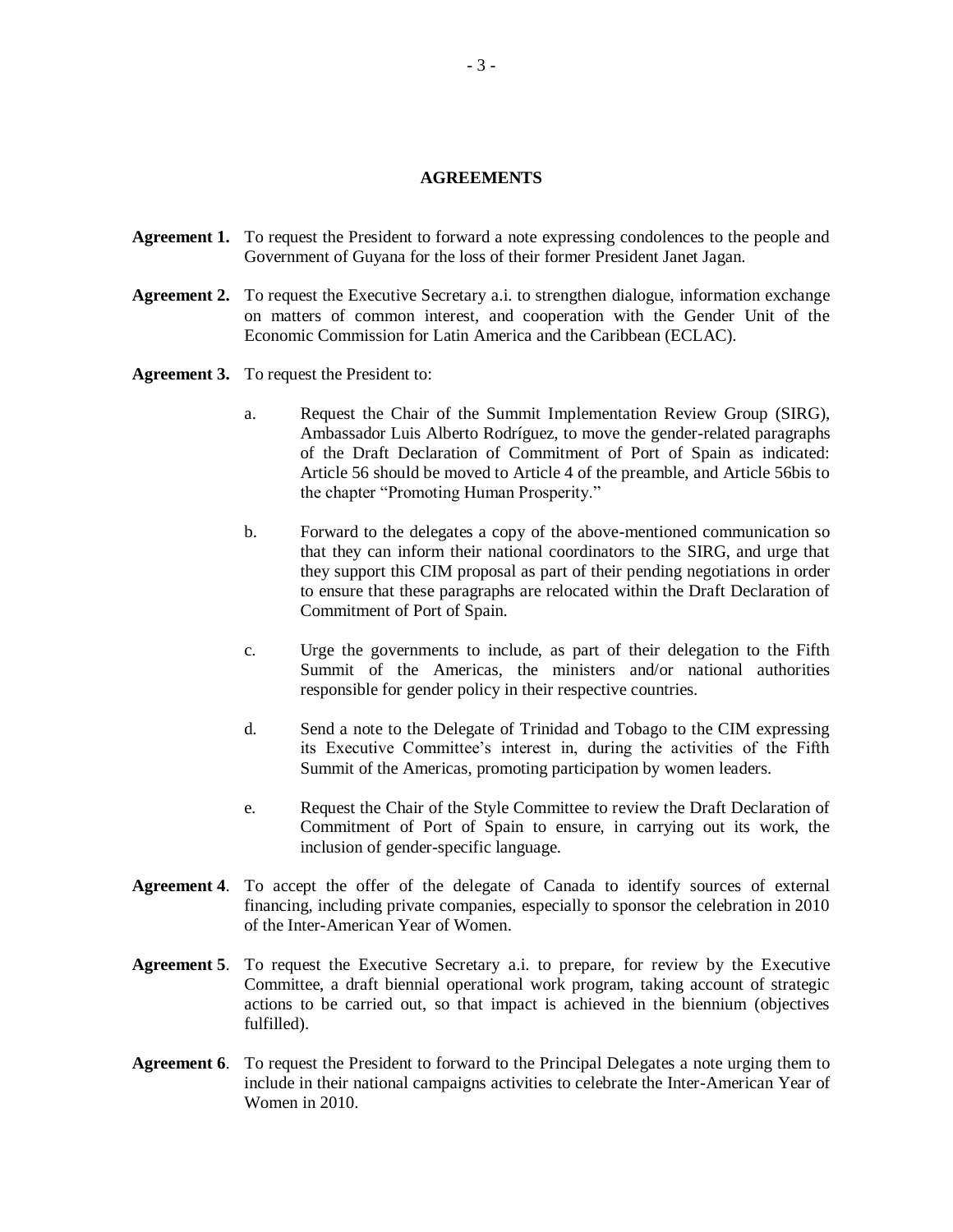- **Agreement 7.** To request the Executive Secretary a.i., in order to avoid duplication of effort, to gather information on best practices compiled and work areas and programs being developed at subregional meetings of Ministers in the areas of the biennial work plan of the CIM.
- **Agreement 8.** To request the Executive Secretary a.i. to forward a note to the delegates requesting that within one week they complete the questionnaire previously forwarded as part of a study of the institutionalization of the gender perspective in ministries of labor.
- **Agreement 9.** To request the President to forward to:
	- a. the Working Group to Negotiate the Draft Declaration of San Pedro Sula the proposals agreed by the Executive Committee, especially with regard to the Convention of Belém do Pará and its follow-up mechanism.
	- b. the Delegates to the CIM a note requesting them to urge their relevant authorities to advocate for the inclusion of the above-mentioned recommendations in the negotiations of the draft Declaration.
- **Agreement 10.** To request the Technical Secretariat of the MESECVI to forward a note to the Competent National Authorities (CNAs) requesting that within one week they forward to it their replies to the indicators of implementation of the recommendations made by the CEVI to their governments.
- **Agreement 11**. To request the Executive Secretary a.i. to forward to all delegates the comments on the indicators of implementation of the recommendations of the CEVI presented by the Delegate of Mexico, so that they may forward their comments to the Secretariat for forwarding to the CEVI Coordinator as input for the work process being carried out by the MESECVI.
- **Agreement 12.** To request the Executive Secretary a.i. to prepare a proposal and seminar schedule for dissemination of the Hemispheric Report of the MESECVI, in coordination with the Chairs *pro tempore* of the subregions.
- **Agreement 13.** To thank the Government of Chile for undertaking the organization of the Hemispheric Report of the MESECVI and to request the Technical Secretariat to evaluate it prior to its dissemination.
- **Agreement 14.** To request the Secretariat for External Relations to report on the areas of interest to the donor countries so that the Vice President, in accordance with her offer, may prepare project profiles for presentation to them.
- **Agreement 15.** To request the Executive Secretary a.i. to request the Department of Communications and Institutional Image and the Department of Press to provide the results of the proposal to create a new institutional logo for the CIM, submitted by its President at the informal meeting held in January 2009.